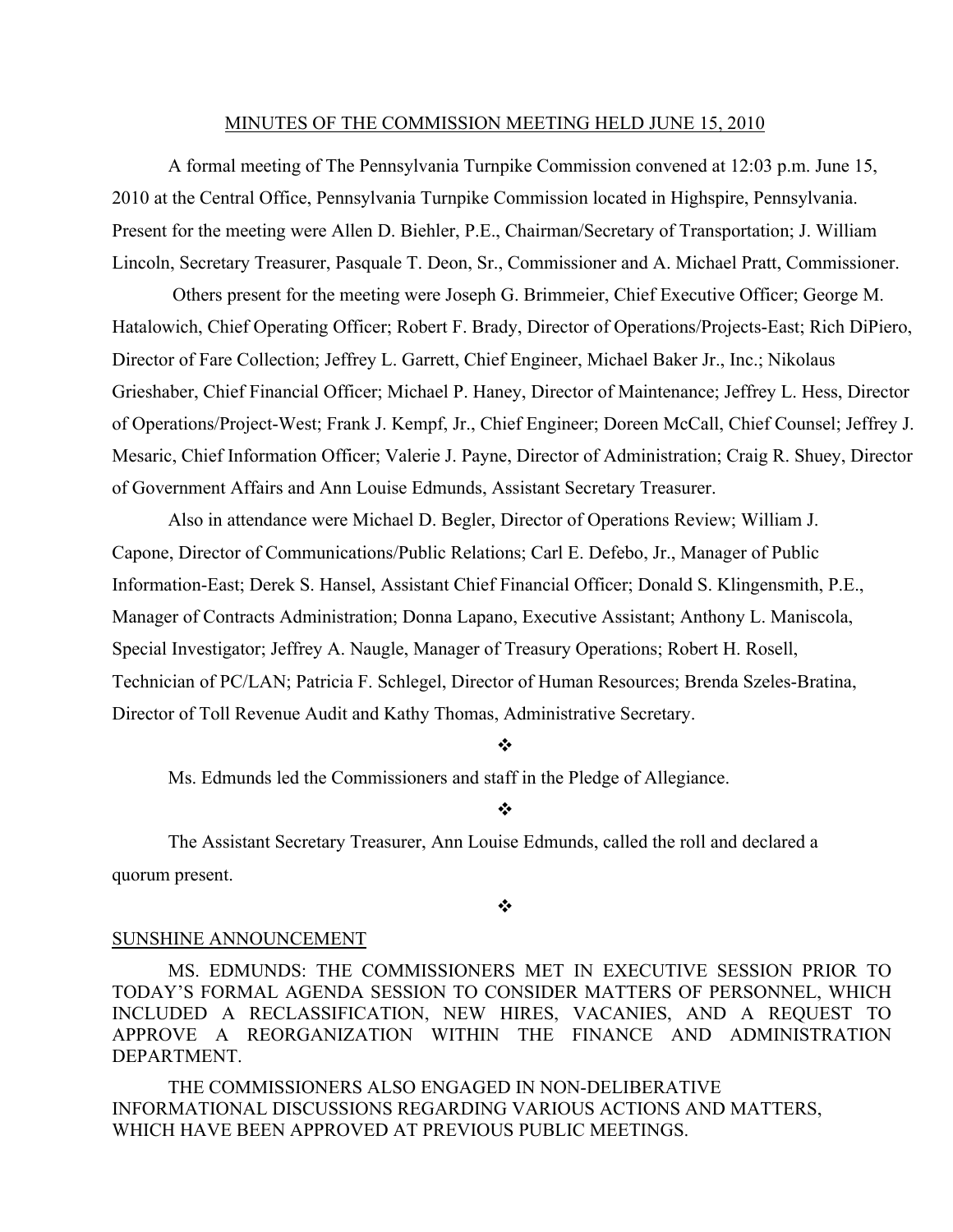## $\frac{1}{2}$

 $\frac{1}{2}$ 

### PUBLIC COMMENT

### MS. EDMUNDS: FOR THE RECORDS, WE HAVE NO VISITORS PRESENT TODAY

#### MINUTES OF MEETING

Motion - That the Minutes of the meeting held June 1, 2010 be approved and filed – was made by Mr. Lincoln, seconded by Mr. Deon; and passed unanimously.

#### ❖

### COMMUNICATIONS

Motion – That the Commission accepts and files the memos received from the Chief Counsel and the Manager of Procurement and Materials Management– was made by Mr. Lincoln, seconded by Mr. Deon; and passed unanimously.

### $\frac{1}{2}$

#### PERSONNEL

Motion – That the Commission approves the Personnel as amended – was made by Mr. Lincoln, seconded by Mr. Pratt; and passed unanimously.

### ❖

#### UNFINISHED BUSINESS

There was no Unfinished Business to discuss.

#### ❖

#### NEW BUSINESS

### Reinvestments, Liquidations and Purchase of Securities

Upon the motion by Mr. Lincoln, seconded by Mr. Pratt, the following Resolution was presented for adoption:

### RESOLUTION

BE IT RESOLVED that the Pennsylvania Turnpike Commission hereby ratifies the action of the Assistant Chief Financial Officer, with the approval of the Chief Executive Officer and the Consulting Engineer, in directing the Trustee to make the foregoing reinvestments, liquidations and purchases; and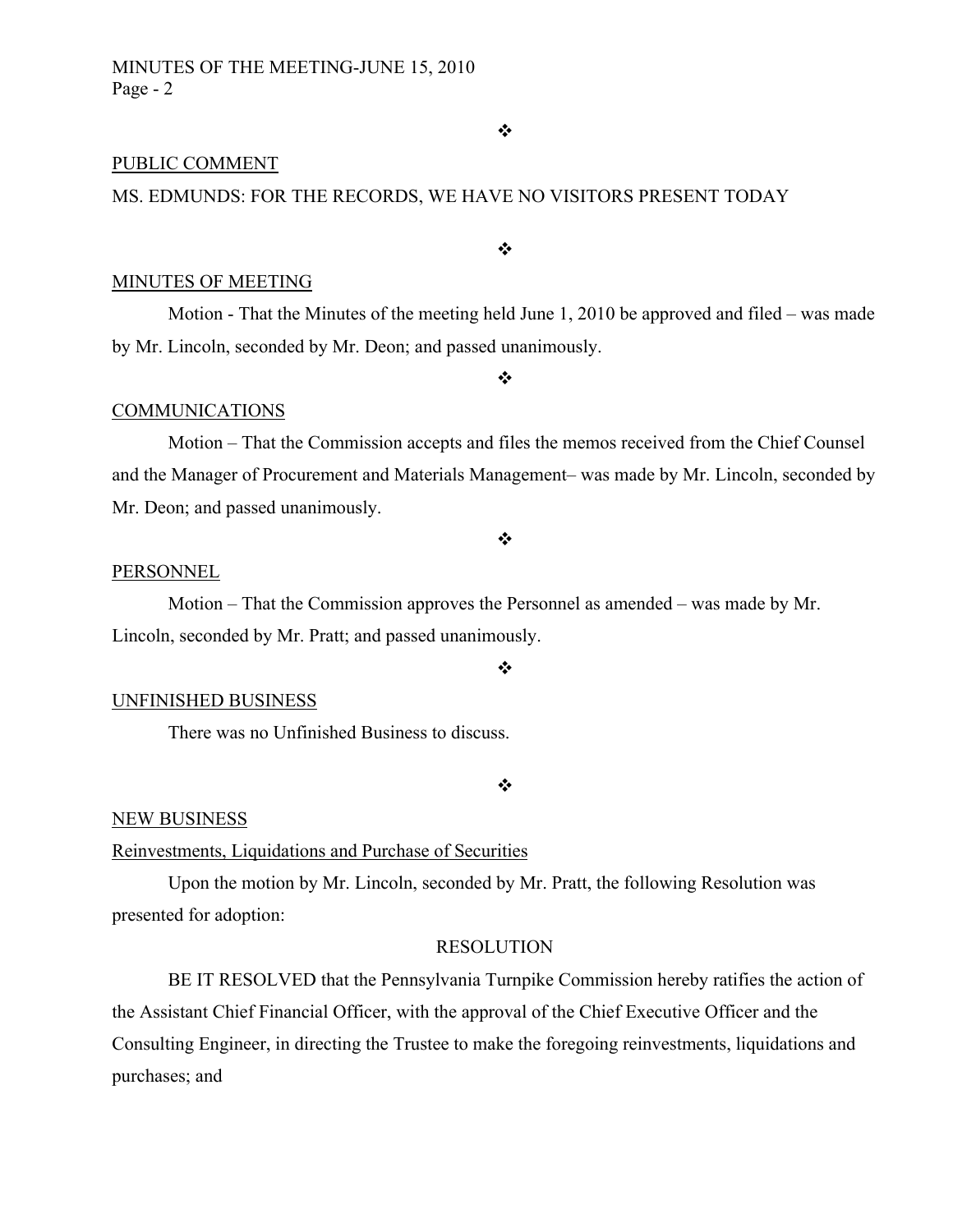BE IT FURTHER RESOLVED that copies of the Resolution certified by the Assistant

Secretary and Treasurer shall be forwarded to the Trustee as required in Article VI, Section 602 of the 2001 Amended and Restated Trust Indenture.

The following members voted yea: Commissioners Biehler, Lincoln, Deon and Pratt. The motion passed unanimously.

### $\ddot{\cdot}$

## **AGREEMENTS**

Motion-That the Commission approves the negotiation and execution of the Agreements,

Supplemental Agreements and an Amendment for the items listed in memos "a" and "c" through "f":

a. Supplemental Agreements with Verizon increasing the reimbursement amount for relocation costs for the Uniontown to Brownsville section of the Mon/Fayette Expressway, Sections 51A2-51D:

|                 | Agreement           | Previously<br>Approved |                   | Revised<br>Not-to-Exceed |
|-----------------|---------------------|------------------------|-------------------|--------------------------|
| Section         | Number              | Amount                 | <b>SUPPLEMENT</b> | Amount                   |
| 51A2            | 01-002FUVW          | \$108,000.00           | \$81,478.44       | \$189,478.44             |
| 51 <sub>B</sub> | 01-002-FUVY         | \$41,000.00            | \$38,509.20       | \$79,509.20              |
| 51C             | 01-002-VUVX         | \$164,500.00           | \$129,574.24      | \$294,074.24             |
| 51D             | 01-002-FUXR         | \$28,000.00            | \$26,272.64       | \$54,272.64              |
|                 |                     |                        |                   |                          |
|                 | <b>SUPPLEMENTAL</b> | AMOUNT:                | \$275,834.52      |                          |

- c. Agreement with TransCore for the labor, material equipment and project management for replacement of static signs with new and re-messaged Dambach signs, installation of cash drawer cabinets, booth security cameras and software modifications on Toll 43 plazas, Toll 60 North and South Barriers and Toll 66 plazas; at a not-to-exceed amount of \$1,159,874.00;
- d. Supplemental Agreement with Allegheny Valley Railroad increasing the reimbursement amount for engineering and protective services necessary for the replacement of the Allegheny River Bridge; for an increase of \$80,056.00; for a not-to-exceed amount of \$421,306.00;
- e. Reimbursement Agreement with Bedford Rural Electric Cooperative, Inc. to reimburse it the cost for the engineering and facility relocation work necessary for the replacement of Bridge B-553 at MP 155.14; at a not-to-exceed amount of \$87,121.76;
- f. Amendment to our agreement with General Dynamics Information Technologies for the Electronic Bidding System (EBS), to exercise our option to renew the agreement for an additional year; at an additional cost of \$650,000.00.

-was made by Mr. Deon and seconded by Mr. Lincoln.

Motion- That the Commission approves the negotiation and execution of the Agreement for the item listed in memo "b":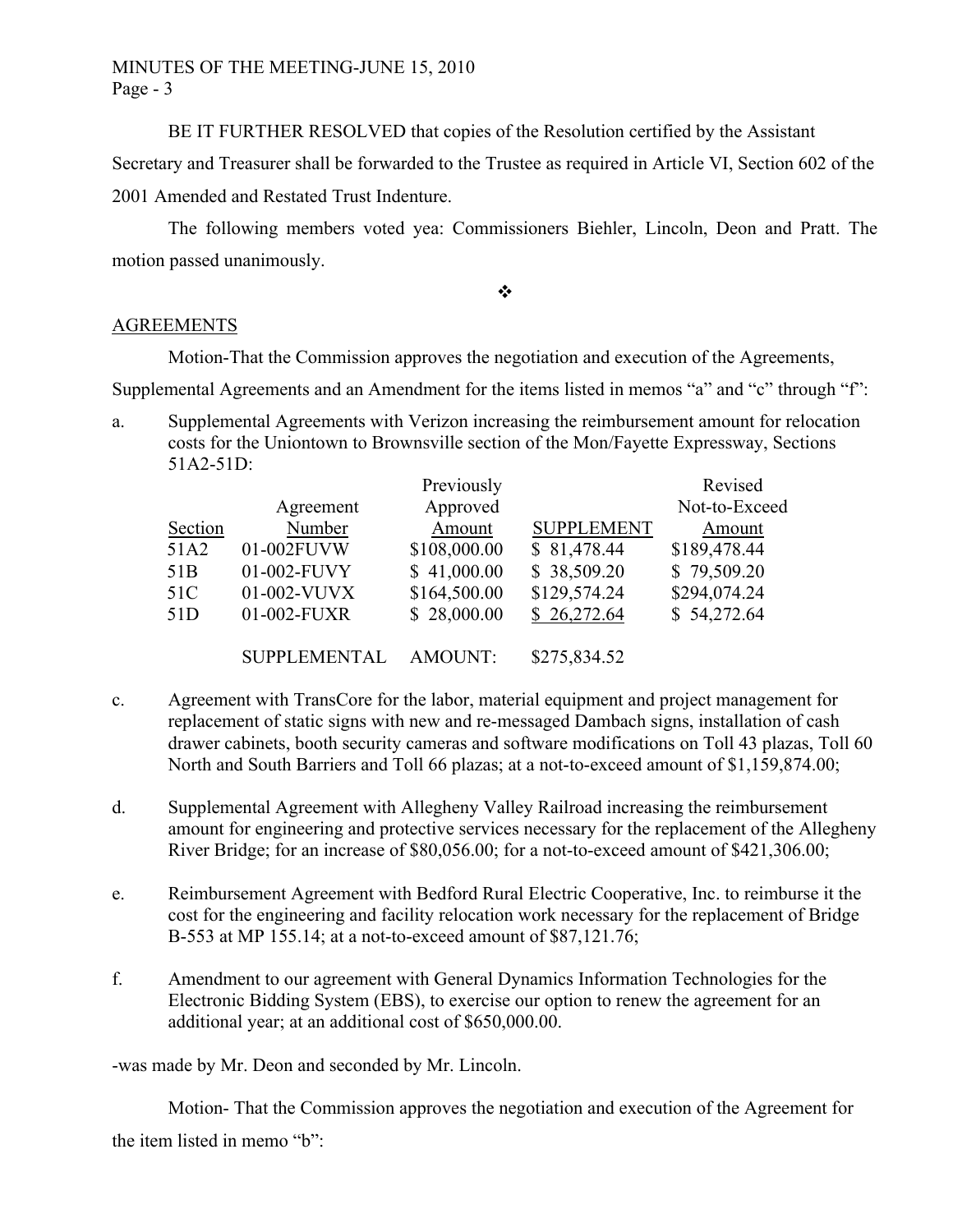## MINUTES OF THE MEETING-JUNE 15, 2010 Page - 4

b. Reimbursement Agreement with PECO Energy to reimburse PECO the cost for the engineering and facility relocation work necessary for the replacement of Bridge DB-324 at MP 352.98; at a not-to-exceed amount of \$665,000.00;

-was made by Mr. Deon, seconded by Mr. Lincoln; Mr. Pratt abstained.

MR. PRATT: MR. CHAIRMAN: I ABSTAIN ON THE BASIS THAT THE COMPANY SET FORTH IN THIS AGENDA ITEM IS A CLIENT OF THE FIRM OF WHICH I AM A PARTNER. I ASK THAT THE SECRETARY PLEASE HAVE THE MINUTES OF THE MEETING REFLECT MY ABSTENTION ON THIS VOTE.

The motions passed.

 $\frac{1}{2}$ 

# RIGHT-OF-WAY REQUESTS

Motion – That the Commission approves the Right-of-Way Requests for the items listed in

memos "a" through "h":

- a. Approve the plans entitled, "Drawings Establishing and Reestablishing Limited Access Highway and Authorizing Acquisition of Right-of-Way for Pennsylvania Turnpike in Cumberland County, Contract No. 01-013-RRLX, from Sta. 140+01.34 to Sta. 183+00.00, Length 4,296.49 Ft., 0.814 Mi. Milepost 204.1 to Milepost 204.9 and Township Road 379 in Hopewell Township, Cumberland County from Sta. 47+50.00 to Sta. 60+50.00, Length 1,300.00 T.0.246 Mi. Milepost 204.3 and Township Road 374 in Hopewell Township, Cumberland County from Sta. 37+83.00 to Sta. 40+25.00 Length 242.00 Ft. 0.046 Mi. Milepost 204.9 and Relocated Old Sawmill Lane (Private) in Hopewell Township, Cumberland County from Sta. 10+27.00 to Sta. 21+06.08, Length 1,079.08 Ft. 0.204 Mi. Milepost 204.2"; as prepared by the Engineering Department;
- b. Authorize the acquisition of Right-of-Way #17756, a total take parcel, necessary for construction of the Southern Beltway, by issuing payment in the amount of \$36,208.65, payable to Urban Settlement Company, Escrow Agent, representing fair market value, prorated taxes and recording fees; authorize the appropriate Commission officials to execute the agreement of sale, authorize the payment of additional statutory damages as calculated by the Legal Department and approved by the Chief Executive Officer, and payment of the fair market value to the property owner is contingent upon the delivery of a deed prepared by the Legal Department;
- c. Authorize the acquisition of Right-of-Way #6416-K, a partial take parcel, necessary for the total reconstruction project from MP A20.00 to MP A30.00, by issuing payment in the amount of \$9,000.00, payable to Adrian Curran, representing fair market value; authorize the appropriate Commission officials to execute the temporary construction easement, authorize the payment of additional statutory damages as calculated by the Legal Department and approved by the Chief Executive Officer, and payment of the fair market value to the property owner is contingent upon the delivery of a deed prepared by the Legal Department;
- d. Authorize the acquisition of Right-of-Way #6434-A, a partial take parcel, necessary for the total reconstruction project from MP A20.00 to MP A30.00, by issuing payment in the amount of \$36,500.00, payable to Miguel and Nieves G. Decastro, representing fair market value and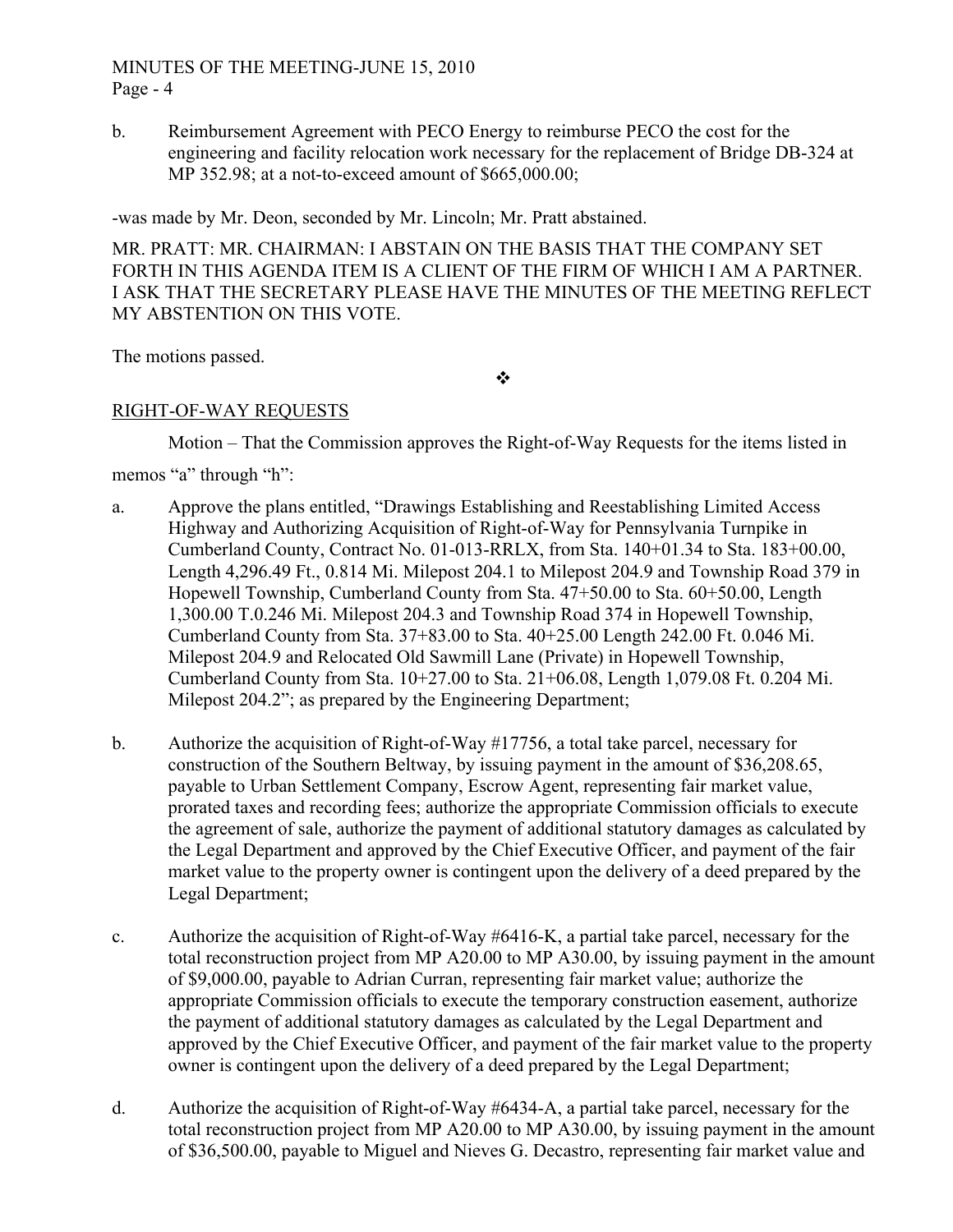Section 710 fees; authorize the appropriate Commission officials to execute the temporary construction easement, authorize the payment of additional statutory damages as calculated by the Legal Department and approved by the Chief Executive Officer, and payment of the fair market value to the property owners is contingent upon the delivery of a deed prepared by the Legal Department;

- e. Authorize the acquisition of Right-of-Way #6416-H, a partial take parcel, necessary for the total reconstruction project from MP A20.00 to MP A30.00, by issuing payment in the amount of \$5,000.00, payable to David W. & Jane A. Stettler, representing fair market value; authorize the appropriate Commission officials to execute the temporary construction easement, authorize the payment of additional statutory damages as calculated by the Legal Department and approved by the Chief Executive Officer, and payment of the fair market value to the property owners is contingent upon the delivery of a deed prepared by the Legal Department;
- f. Authorize the acquisition of Right-of-Way #6416-L, a partial take parcel, necessary for the total reconstruction project from MP A20.00 to MP A30.00, by issuing payment in the amount of \$9,000.00, payable to Patricia Curran, representing fair market value; authorize the appropriate Commission officials to execute the temporary construction easement, authorize the payment of additional statutory damages as calculated by the Legal Department and approved by the Chief Executive Officer, and payment of the fair market value to the property owner is contingent upon the delivery of a deed prepared by the Legal Department;
- g. Adopt the proposed Property Acquisition Resolution for Right-of-Way #6433-A, 6424-A and 6425-A, all partial take parcels, necessary for the total reconstruction project from MP A20.00 to MP A30.00; authorize payment of Estimated Just Compensation in the amount of \$260,100.00, payable to Buckley, Brion, McGuire, Morris & Sommer, LLP, Escrow Agent; and authorize payment of statutory damages and costs as calculated by the Legal Department and approved by the Chief Executive Officer;
- h. Authorize settlement of Right-of-Way #7135-RE, a total take parcel, necessary for the I-95 Interchange project, by issuing settlement payment in the amount of \$339,192.39, payable to Friedman, Schuman, Appelbaum, Nemeroff & McCafferty, P.C., Escrow Agent; authorize the appropriate Commission officials to execute the final stipulation as reviewed and approved by the Legal Department; payment of replacement housing supplement to the property owners will be in draws and payment of the replacement housing supplement to the property owners is contingent upon their execution of the stipulation.

-was made by Mr. Lincoln, seconded by Mr. Pratt; the motion passed unanimously.

### $\cdot$

### ADVERTISING

Motion-That the Commission approves advertising of four (4) engineering or construction management firms to perform open-end inspection services (two construction inspection and two materials inspection -was made by Mr. Lincoln, seconded by Mr. Deon; and passed unanimously.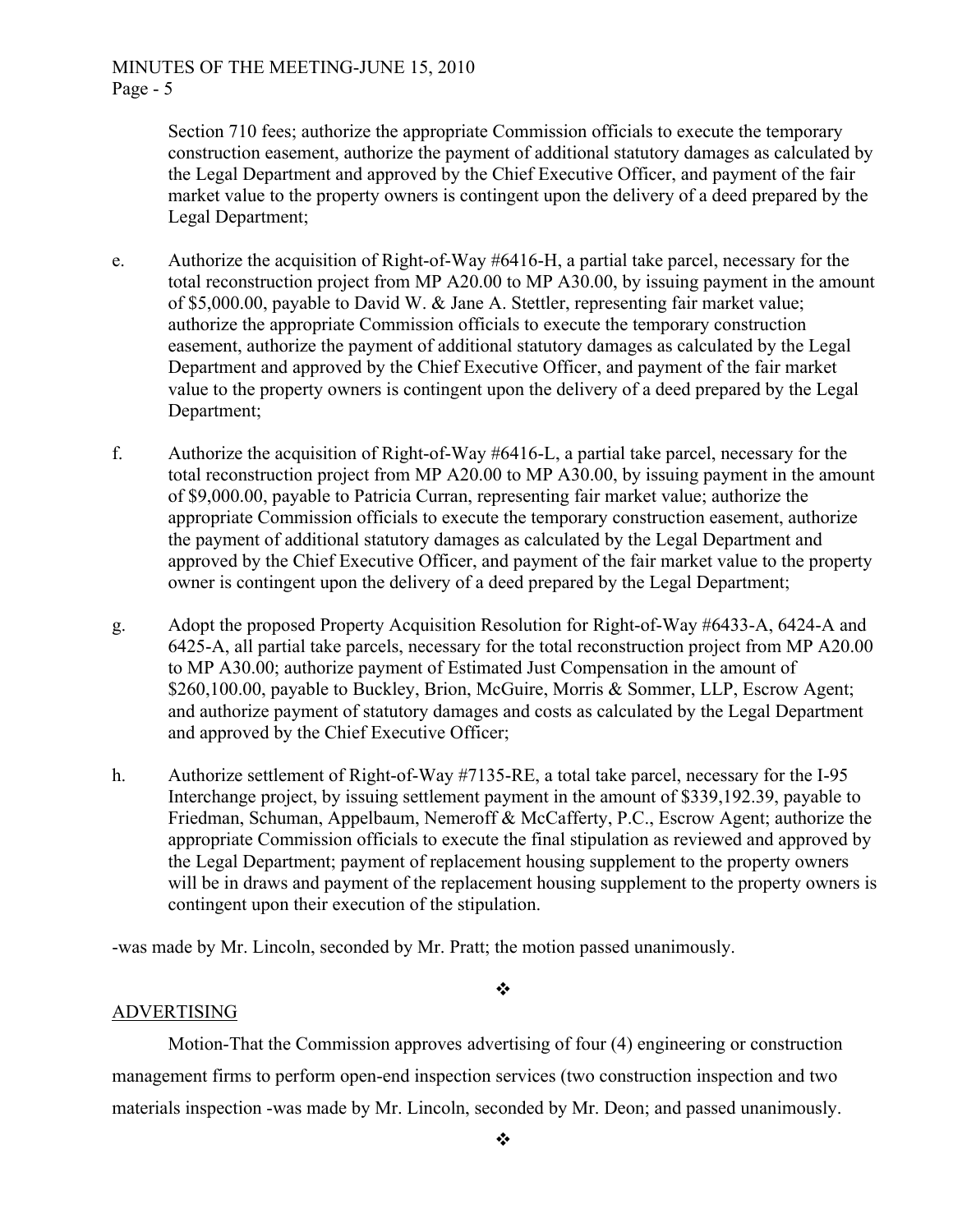## AWARD OF BIDS AND THE ISSUANCE OF PURCHASE ORDERS

Motion-That the Commission approves the Award of Bids and the Issuance of Purchase

Orders for the items in memo "a":

a. Phase two microwave backbone upgrade, utilizing the Commonwealth's contract with Alcatel-Lucent USA Inc.; at a total award of \$1,809,965.00;

-was made by Mr. Lincoln and seconded by Mr. Deon;

Motion-That the Commission approves the Award of Bids and the Issuance of Purchase

Orders for the items in memo "b":

b. Two (2) Mack Truck tractors, utilizing the Commonwealth's contract with Mack Trucks, Inc.; at a total award of \$201,528.00.

-was made by Mr. Lincoln, seconded by Mr. Deon; Mr. Pratt abstained.

MR. PRATT: MR. CHAIRMAN: I ABSTAIN ON THE BASIS THAT THE COMPANY SET FORTH IN THIS AGENDA ITEM IS A CLIENT OF THE FIRM OF WHICH I AM A PARTNER. I ASK THAT THE SECRETARY PLEASE HAVE THE MINUTES OF THE MEETING REFLECT MY ABSTENTION ON THIS VOTE.

The motions passed.

❖

## AWARD OF CONTRACTS

Motion-That the Commission approves the Award of Contracts for the items listed in memos

"a" and "b" $\cdot$ "

- a. Contract #T-075.94R001-3-02 for bituminous resurfacing between MP 75.94 and MP 85.00, to the lowest responsive and responsible bidder, Tresco Paving Corporation; at a total award of \$3,167,123.31; with a contingency amount of \$150,000.00;
- b. Contract #EN-00088-03-09 for drainage repair at MP 234.50, to the lowest responsive and responsible bidder, Hempt Bros., Inc., at a total award of \$181,074.80, with a contingency amount of \$20,000.00.

-was made by Mr. Lincoln, seconded by Mr. Pratt; and passed unanimously.

## PTRC RECOMMENDATION

Motion-That the Commission approves the vendor selection recommendation from the

❖

Procurement Technical Review Committee and authorize the negotiation and execution of a contract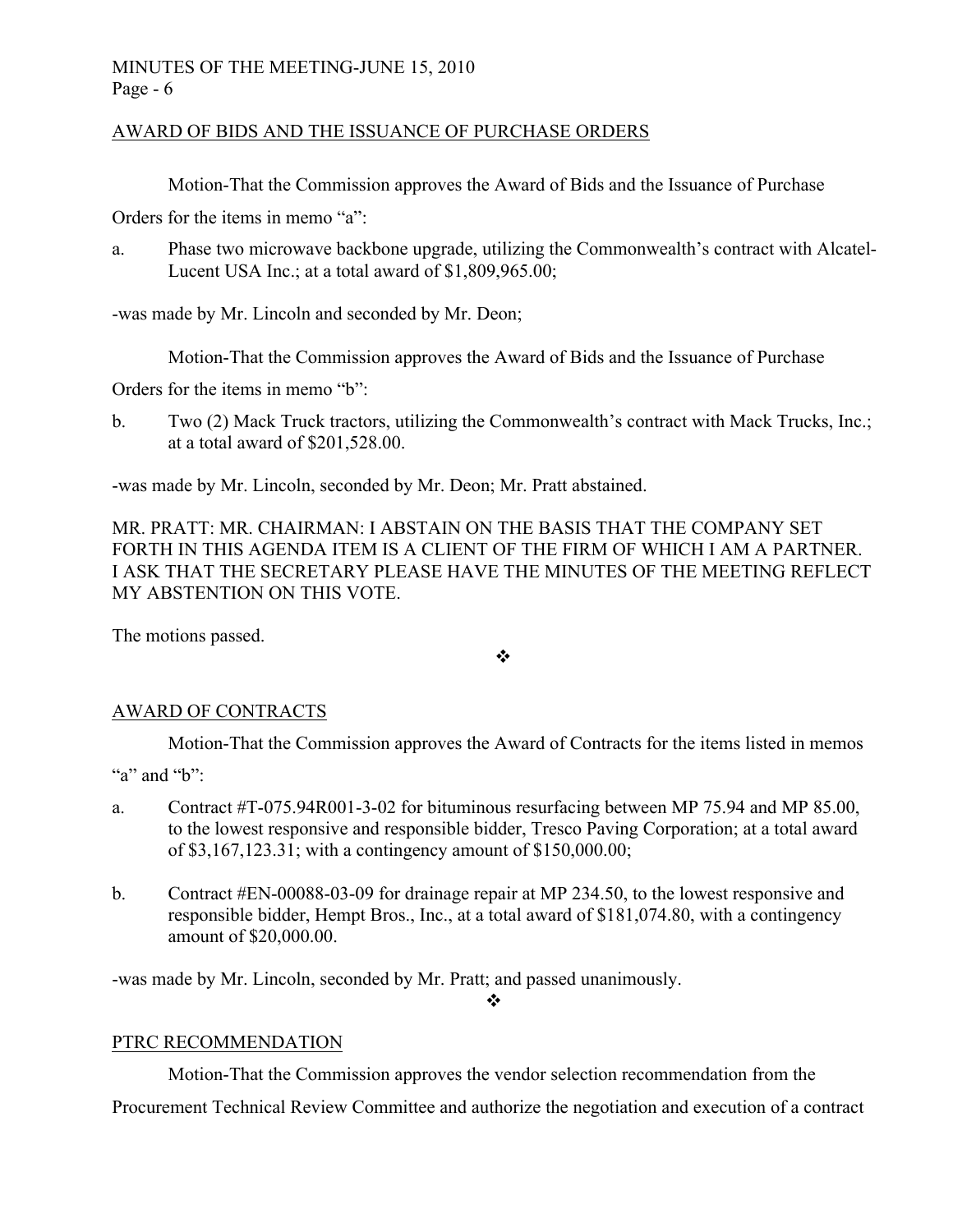## MINUTES OF THE MEETING-JUNE 15, 2010 Page - 7

for Everett Fares Warehouse/Office Infrastructure Cabling to Henkels & McCoy, Inc.-was made by Mr. Lincoln, seconded by Mr. Pratt; and passed unanimously.

 $\ddot{\cdot}$ 

## RETAINER FOR FIRE AND EMS

Motion-That the Commission approves the annual payment of \$1,000.00 per company, as additional compensation to the 95 fire companies and 64 emergency medical companies responding to PTC calls-was made by Mr. Lincoln, seconded by Mr. Pratt; and passed unanimously.

 $\frac{1}{2}$ 

## Items Added to the Formal Agenda

# CHANGE ORDER

Motion-That the Commission approves the Change Orders for the items listed in memos "a" and "b":

- a. Change Order #1 for Contract #EN-00084-03-05 with Bi State Construction Company, Inc. for bridge repairs between MP A-20.0 and A-130.64, for an increase of \$295,214.33: increasing the not-to-exceed amount from \$400,000.00 to \$695,214.33;
- b. Change Order #1 for Contract #T-057.00R001-3-02 with The Lane Construction Corporation for bituminous overlay between MP 56.37 and MP 67.49, for an increase of \$587,683.80: increasing the not-to-exceed amount from \$9,636,779.25 to \$10,224,463.05.

-was made by Mr. Lincoln, seconded by Mr. Pratt; and passed unanimously.

### $\cdot$

# CHANGE ORDERS AND FINAL PAYMENTS

Motion-That the Commission approves the Change Orders and Final Payments for the items

listed in memos "a" through "c":

- a. Change Order #1 and Final Payment for Contract #EN-00049-03-03 with Eastern Industries, Inc. for roadway and miscellaneous repairs between MP 241.87 to MP 298.33, for a decrease of \$299,459.68; making the final contract value \$700,540.32, and the final amount due of \$35,027.02;
- b. Change Order #1 and Final Payment for Contract #EN-00049-03-04 with Eastern Industries, Inc. for roadway and miscellaneous repairs between MP A20.00 and MP A130.30, for a decrease of \$99,516.52; making the final contract value \$900,483.48, and the final amount due of \$45,024.17;
- c. Change Order #2 and Final Payment for Contract #EN-00049-03-05 with Lindy Paving, Inc. for roadway and miscellaneous repairs between MP 0.00 to MP 75.39, Turnpike 60, 66 and 43; for a decrease of \$222,567.59; making the final contract value \$2,977,432.41, and the final amount due of \$224,014.66.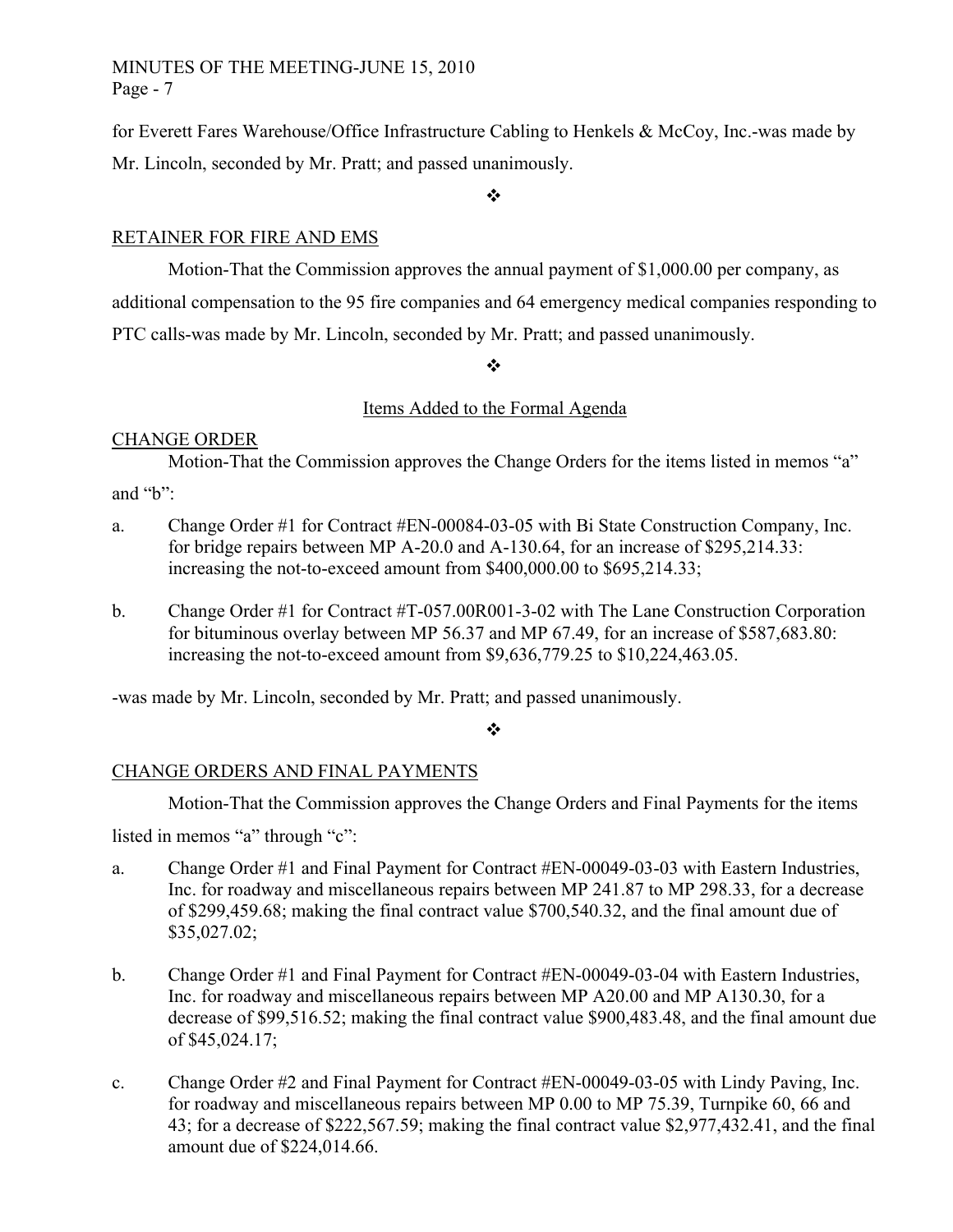### MINUTES OF THE MEETING-JUNE 15, 2010 Page - 8

-was made by Mr. Lincoln, seconded by Mr. Pratt; and passed unanimously.

❖

### PTRC RECOMMENDATION

Motion-That the Commission approves the selection recommendation from the Procurement Technical Review Committee and authorizes the negotiation and execution of an agreement for design of the 2010 Commission Map and Travel Guide to XNR Marketing, Inc.-was made by Mr. Lincoln, seconded by Mr. Pratt; and passed unanimously.

 $\cdot$ 

#### AGREEMENT

Motion-That the Commission authorizes the execution of the Pennsylvania Department of Transportation's "Release of Fee Owner", necessary for Willow Mill Development LLC to construct a driveway across Commission property near the Willow Grove Interchange for the construction of a new Sonic Restaurant; and designate the authority to sign the form to the acting Property and Concessions Manager-was made by Mr. Lincoln, seconded by Mr. Pratt; and passed unanimously.

 $\bullet^{\bullet}_{\bullet} \bullet$ 

### NEXT MEETING

MS. EDMUNDS: The next Commission Meeting will be held Tuesday, July 13, 2010 beginning at 10:00 am.

 $\bullet^{\bullet}_{\bullet} \bullet$ 

#### ADJOURNMENT

MS. EDMUNDS: Commissioners, I have no other items for consideration, if you have nothing further, I request a motion for adjournment.

Motion – That this meeting of The Pennsylvania Turnpike Commission be adjourned at 12:03 p.m. - was made by Mr. Lincoln, seconded by Mr. Pratt; and passed unanimously.

 $\bullet \bullet \bullet$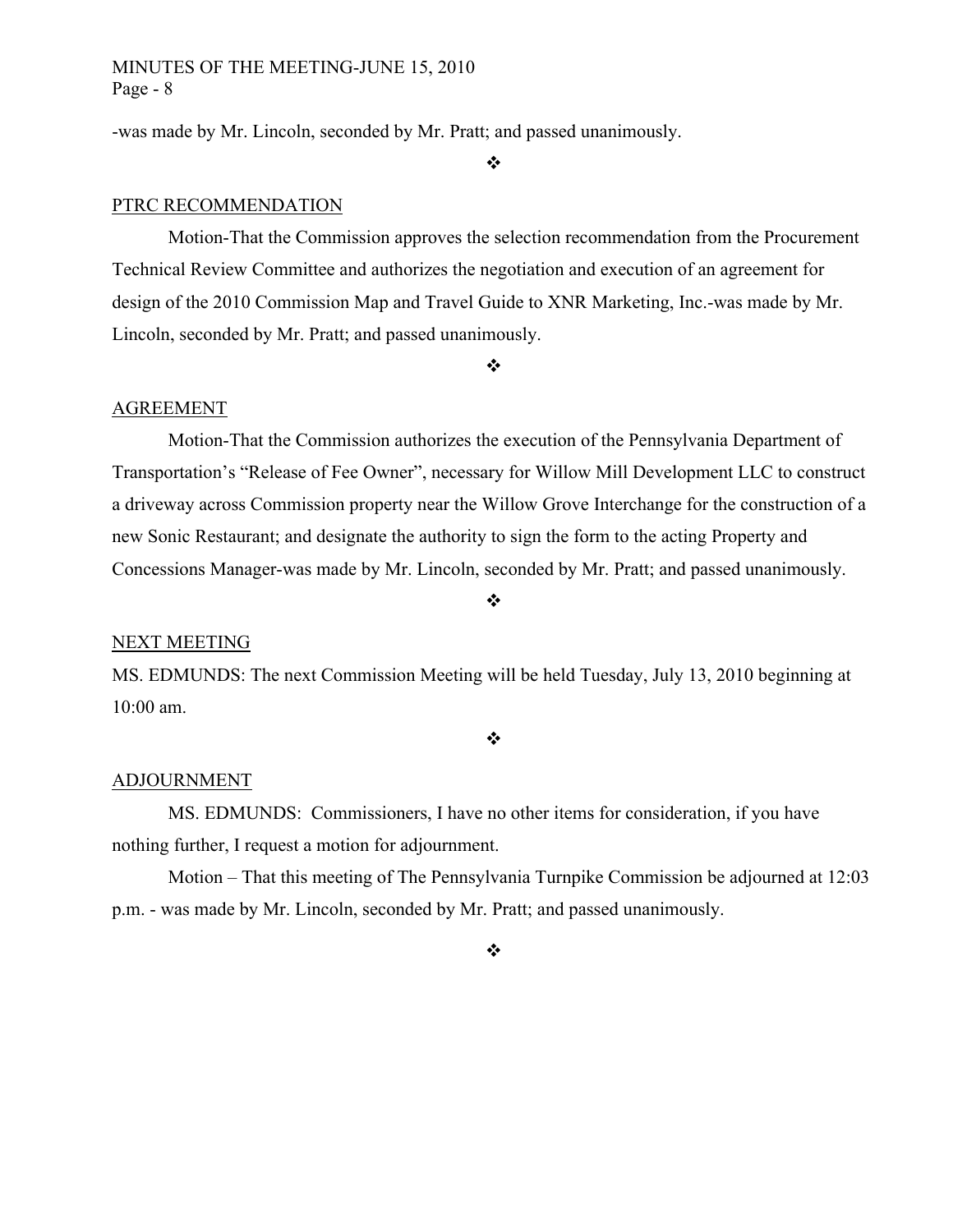PREPARED BY:

Ann Louise Edmunds Assistant Secretary Treasurer

06-15-10

APPROVED BY:

J. William Lincoln Secretary Treasurer